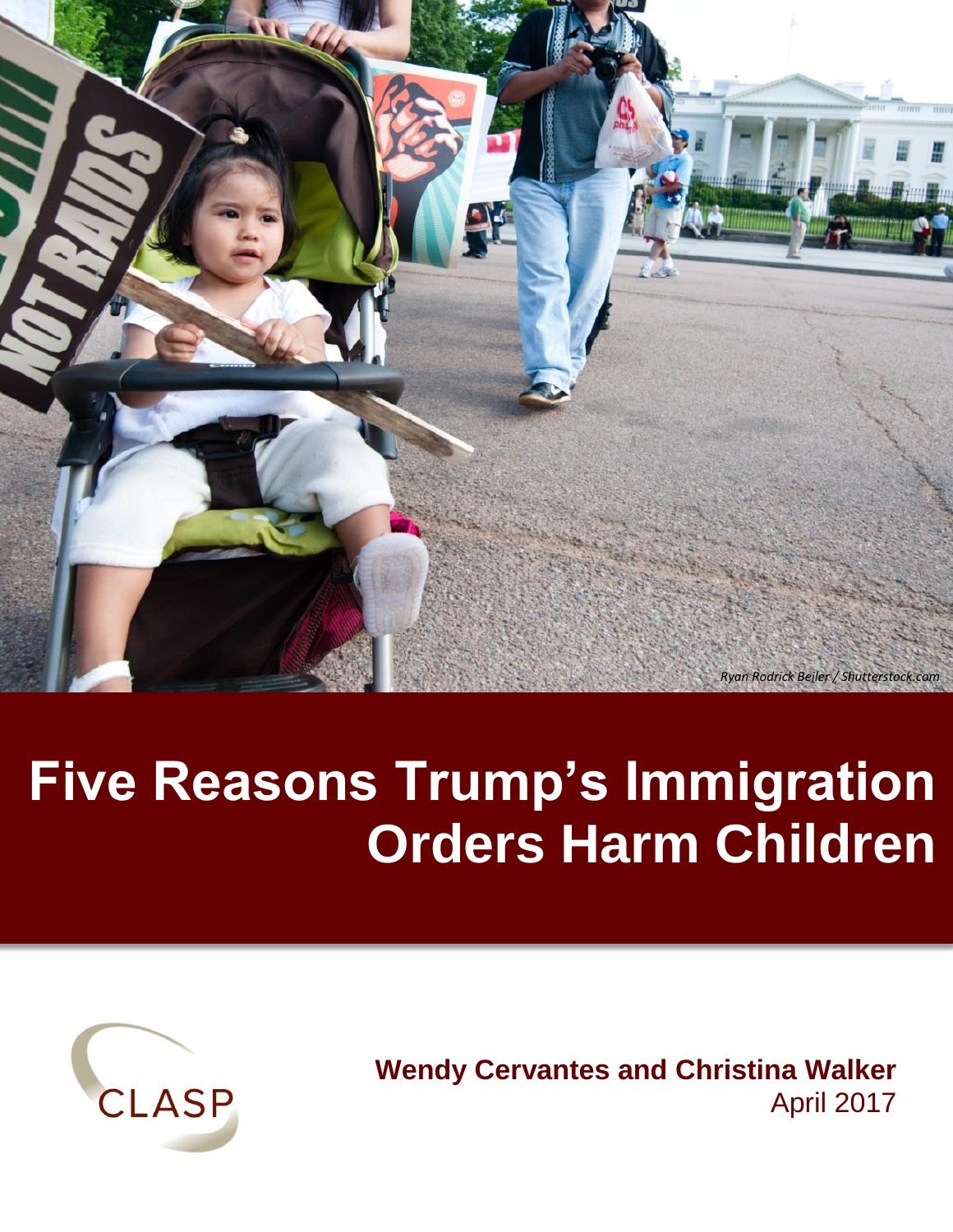

#### **Introduction**

Research shows that harsh immigration enforcement policies have consistently undermined the health, economic security, and overall wellbeing of children in immigrant families.<sup>1</sup> Earlier this year, the Trump Administration issued two executive orders that drastically expand the intensity and scope of federal immigration enforcement activities in the United States. These orders include policy changes that will have damaging consequences for children living in mixed-status immigrant families, the vast majority of whom are U.S. citizens, as well as unaccompanied children seeking protection here.<sup>2</sup>

One order on immigration enforcement activities within the United States prioritizes more immigrants—including parents—for deportation, triples the number of immigration agents, and calls for increased collaboration between federal Immigration and Customs Enforcement (ICE) and local law enforcement agencies to detain undocumented immigrants.<sup>3</sup> Similarly, another order, which is focused on immigration enforcement along the U.S. southern border, calls for significant expansion of immigration detention capacity. It also makes policy changes that would return migrants—including women and children seeking asylum—back into harm's way and strip children of critical protections.<sup>4</sup> Ultimately, these costly and misguided policies pose a significant threat to millions of children whose wellbeing and long-term development is directly linked to the parent-child relationship, external stress factors, and family economic security.

Several provisions in these orders are likely to face legal challenges, while others would require additional funding to be fully implemented. Therefore, these policies should not be considered final or unalterable. However, it is clear that these orders—even those that have not been fully implemented—are already negatively affecting immigrant communities, creating a climate of fear, and endangering children's safety and wellbeing. This fact sheet highlights key consequences for children and families.

Specifically, Trump's immigration enforcement orders:

- 1. Tear families apart,
- 2. Harm children's short- and long-term mental health,
- 3. Undermine children's economic security,
- 4. Threaten children's access to education and basic needs, and
- 5. Endanger the lives of asylum-seeking children and families.

## **1. Trump's immigration enforcement orders tear families apart**.

Mixed-status families are now much more likely to be separated by deportation because the new orders make every undocumented immigrant a priority for removal and speed up the deportation process for immigrants with former deportation orders. The accompanying guidance (official guidelines for implementing the

*More than 5 million children in the U.S. are now at greater risk of being separated from a parent or guardian*

orders) also rolls back previous Department of Homeland Security (DHS) policy that gave immigration officials discretion in deciding whether to detain certain immigrants, including parents and legal guardians of minor children.<sup>5</sup> As a result, more than 5 million children in the United States currently living with at least one undocumented parent—4.1 million of whom are U.S.-born citizens—are now at greater risk of having a parent or guardian deported.<sup>6</sup> In fact, Trump's nationwide immigration raids have already apprehended hundreds of individuals who previously were not considered priorities for deportation, including parents and young people covered by the Deferred Action for Childhood Arrivals (DACA) program.<sup>7</sup> DACA, an Obama Administration program established in 2012, provides temporary work authorization and relief from deportation for undocumented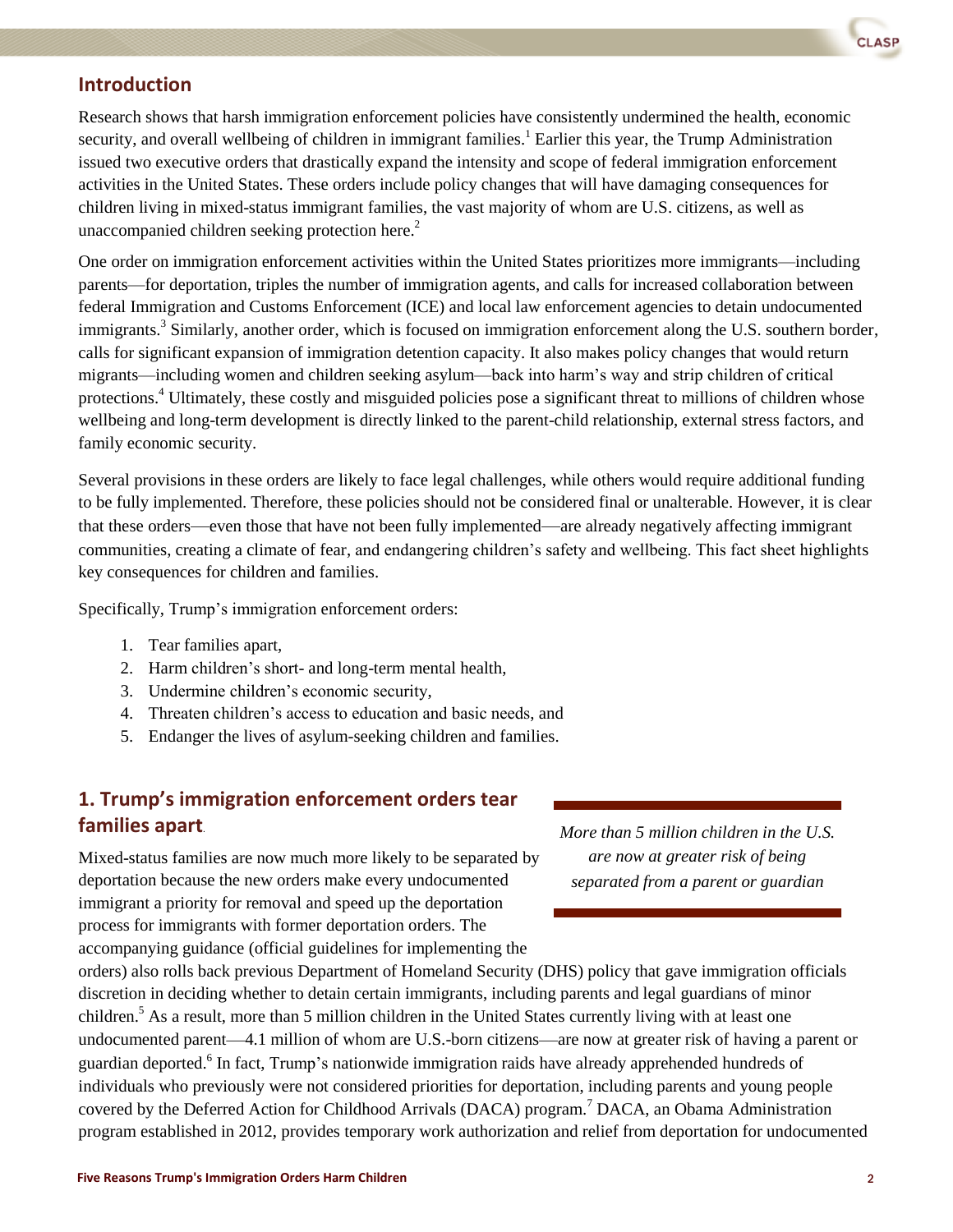youth who came to the United States as children.<sup>8</sup> Despite DHS policy guidance specifically exempting current and eligible DACA beneficiaries from the new enforcement orders, several recent detentions by immigration authorities demonstrate troubling inconsistency in the implementation of this guidance.<sup>9</sup>

Family separation is by far the most damaging effect of Trump's aggressive policies. Research demonstrates the critical influence parents have in their child's overall development and future success, meaning that the sudden loss of a parent can significantly harm long-term outcomes.<sup>10</sup> Parents facing deportation must also make the difficult decision whether to bring their child with them—often to a country their child has never known—or leave them behind in the care of a family member or other trusted guardian. Both outcomes present unique challenges to child wellbeing.<sup>11</sup> In some cases, children may unnecessarily enter the child welfare system, a scenario that can have particularly dire consequences, including the possible termination of parental rights.<sup>12</sup> While ICE has implemented policies in recent years to mitigate the harm of immigration enforcement on children and reduce their chances of entering foster care, it remains unclear whether the Trump Administration will uphold these policies.<sup>13</sup> What is certain is that increased enforcement coupled with weaker protections for child wellbeing could lead to more devastating outcomes for children and families.

*Childhood—particularly the early years—is a critical period for determining life-long physical and emotional wellbeing*

### **2. Trump's immigration enforcement orders harm children's short- and long-term mental health.**

Aggressive immigration enforcement policies can heighten anxiety among undocumented parents and their children. Childhood—particularly the early years—is a critical period for determining life-long physical and emotional wellbeing.<sup>14</sup> Children living in households with high levels of parental stress often have poor cognitive development, which can be seen as early as age

two.<sup>15</sup> Research also shows that persistent stress on children—commonly called "toxic stress"—can have long-term detrimental effects on brain development, particularly among young children.<sup>16</sup>

Several studies show that losing a parent to detention or deportation harms a child's psychological wellbeing, which has implications for overall health. Children left behind often suffer from irregular sleeping habits, increased anger and withdrawal, and drops in academic achievement.<sup>17</sup> Children who witness a parent's arrest—an occurrence that has become increasingly common under the recent raids—are much more likely to endure long-term behavioral changes.<sup>18</sup> Furthermore, when one parent is detained or deported, the remaining spouse or partner often experiences depression, which can affect children and cause poor developmental outcomes.<sup>19</sup>

A child's mental health can also be adversely affected by constant fear of parental deportation as well as by exposure to parents' increased stress and community-wide fear.<sup>20</sup> One study found that nearly 30 percent of children with one or more undocumented parent reported being afraid nearly all or most of the time, and threequarters of undocumented parents reported their children were experiencing symptoms of post-traumatic stress disorder (PTSD).<sup>21</sup> Similarly, the high levels of stress and social isolation among undocumented immigrant parents is intensified by the additional threat of possible detention or deportation, which is often passed on to their children.<sup>22</sup> Children who themselves are potential targets of immigration enforcement—such as unaccompanied or undocumented children who have grown up here—must endure the constant fear of being separated from family members and deported to a country they either sought to flee or may not even remember.<sup>23</sup> Furthermore, mixedstatus families subject to immigration enforcement often lack access to mental health services that are affordable and culturally and linguistically appropriate.<sup>24</sup>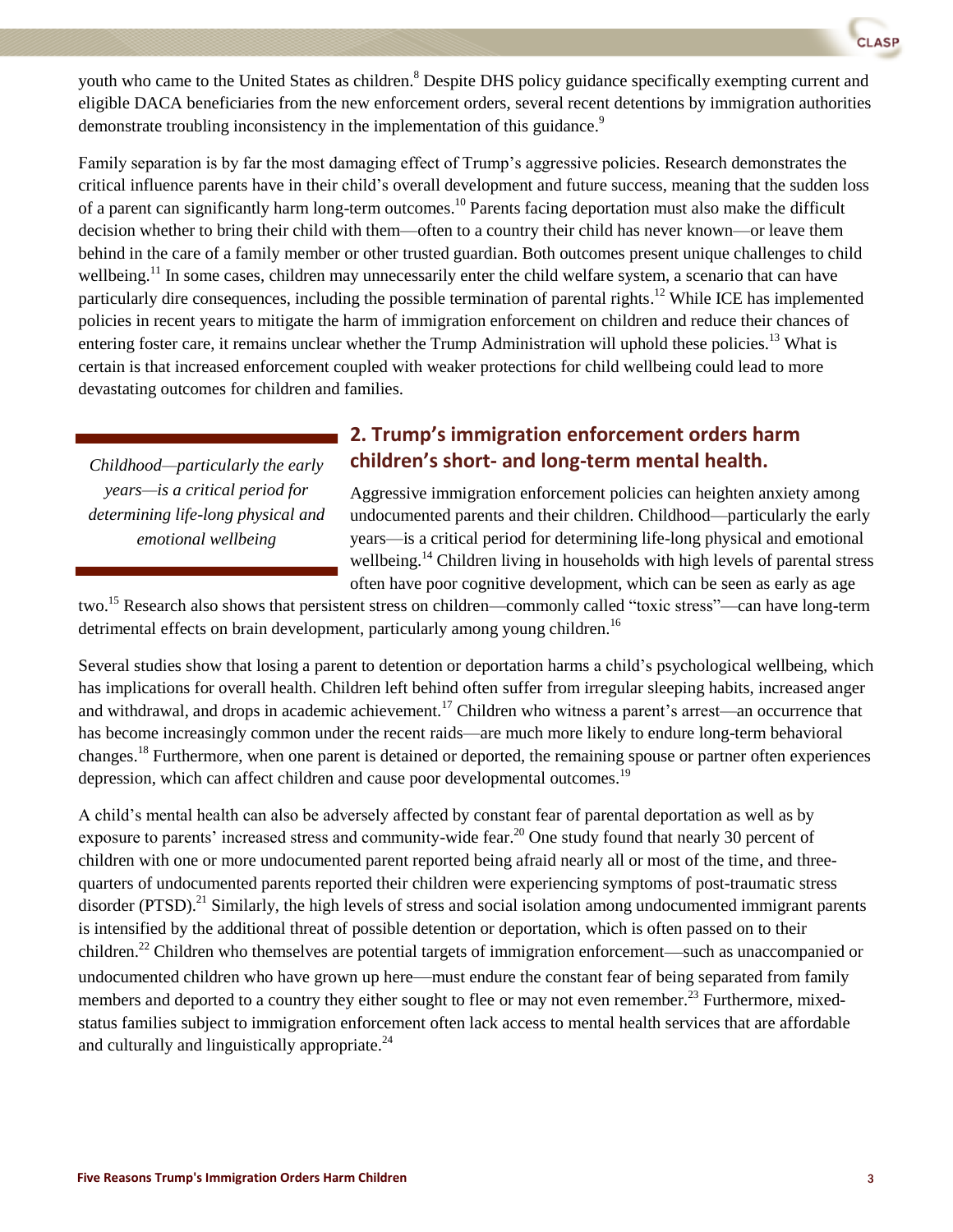# **3. Trump's immigration enforcement orders undermine children's economic security.**

By increasing the risk of parental deportation, Trump's immigration enforcement orders threaten to push children in low-income immigrant families deeper into poverty. Despite high rates of parental employment, three-quarters of children (ages 0-17) in mixed-status families live in

low-income households—largely due to the limited options available to unauthorized parents who often must work in low-paying jobs.<sup>25</sup> Therefore, a parent's deportation can drastically undercut the economic security of families already struggling to make ends meet, especially when that parent is the primary breadwinner. One study estimates that the sudden loss of a deported parent's income can reduce a family's household income by 73 percent.<sup>26</sup> Several other studies have similarly found that household incomes were frequently cut in half when a parent was detained or deported. These families were more likely to experience hunger and housing instability, which were further exacerbated by limited access to emergency assistance.<sup>27</sup>

Living in poor or low-income households has lasting consequences for education, health, and other key child wellbeing outcomes. Children growing up in poverty experience poorer health, higher incidence of developmental delays and learning disabilities, and more hunger compared to their peers. And the longer children live in poverty, the worse their adult outcomes on measures such as employment earnings.<sup>28</sup> Research also shows that poverty can lead to a lack of such necessities as food, clothing, health care, or safe housing. Poverty poses a particular challenge for children living in mixed-status families who already face significant barriers to basic health and nutrition assistance.<sup>29</sup> Moreover, poverty imposes extraordinary stress on parents, impairing their ability to provide the level of attention children need to develop and grow into healthy adults.<sup>30</sup>

## **4. Trump's immigration enforcement orders threaten children's access to education and basic needs.**

Harsh immigration enforcement policies create a chilling effect among immigrants and their families, making them fearful of government agencies or reluctant to attend school or other extracurricular activities. For example, after a raid earlier this year in Las Cruces, New Mexico, schools reported more than 2,000 children were absent the following two days.<sup>31</sup> In localities where local police are engaged in immigration enforcement, a practice the new immigration orders seek to expand, the mobility of mixed-status families is further restricted because everyday activities—such as transporting children to and from school or child care—suddenly become increasingly risky to undocumented parents who fear a simple traffic stop could lead to deportation.<sup>32</sup>

Even before the recent executive orders, children in immigrant families—with or without undocumented family members—were less likely to access basic health care, nutrition, and early education programs. This was true because of complicated eligibility rules and fears—both real and unfounded—about possible repercussions of using safety net programs.<sup>33</sup> Research shows that anti-immigrant policies exacerbate these fears and lead to even less access to public programs.<sup>34</sup> For example, the interior enforcement order states that any immigrant who has "abused" any program related to receipt of public benefits" is a priority for deportation.<sup>35</sup> This simply reinforces longstanding policy about intentional misuse of public benefits and does not create new restrictions. However, increased enforcement and uncertainty about a leaked policy proposal that could drastically rewrite immigrant eligibility rules for federal means-tested benefits have alarmed immigrants regardless of status, even Lawful Permanent Residents and their families.<sup>36</sup> In fact, reports from around the country confirm that parents have withdrawn their U.S. citizen children from critical programs like the Supplemental Nutrition Assistance Program (SNAP) and Children's Health Insurance Program (CHIP) despite being eligible, ultimately imperiling the long-term health of children.<sup>37</sup>

*The sudden loss of a deported parent's income can reduce a family's household income by 73 percent.*

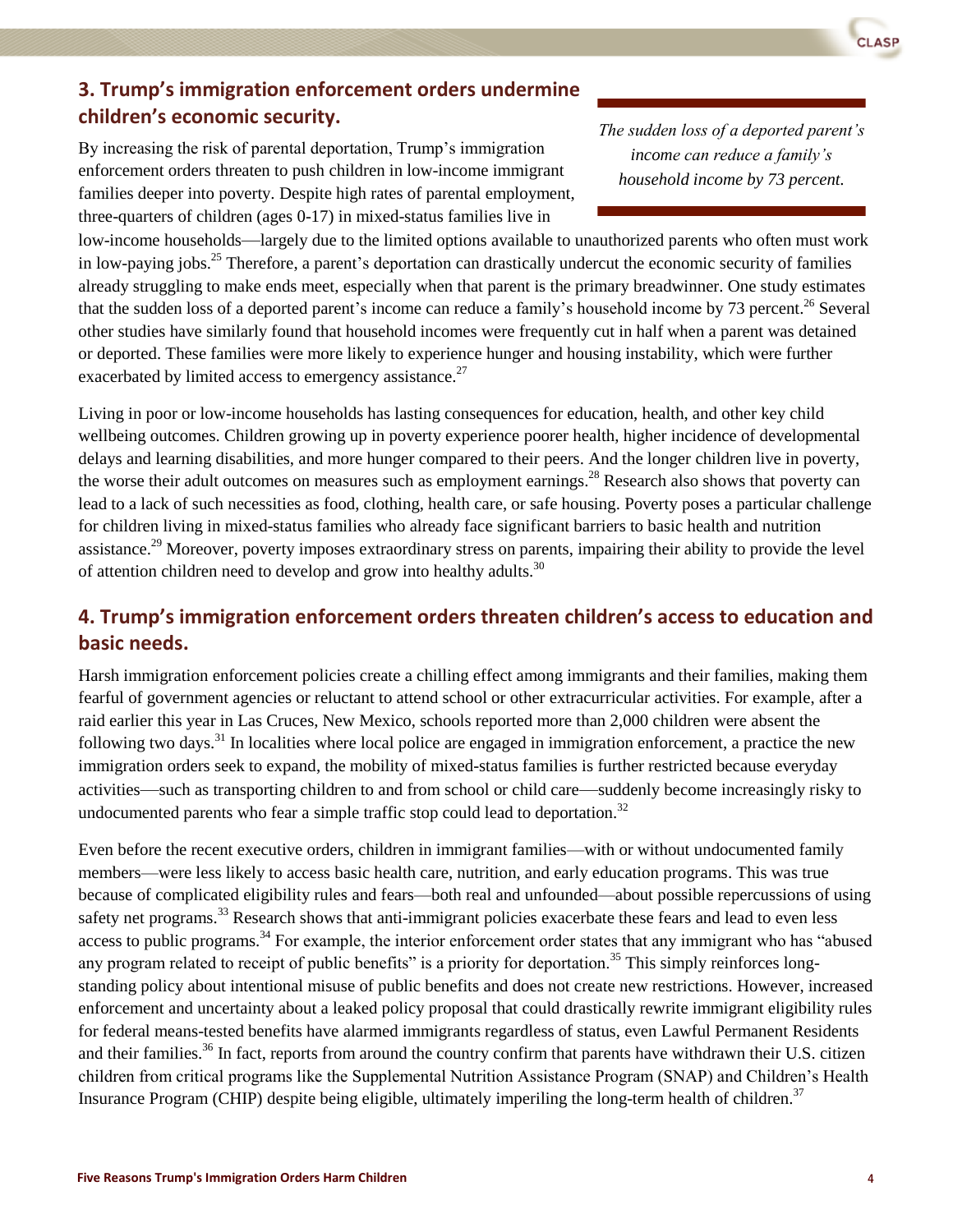

## **5. Trump's immigration enforcement orders endanger the lives of asylum-seeking children and families.**

Several policy changes under the border enforcement order also compromise the safety and wellbeing of vulnerable children seeking protection in the United States. For example, the new order directs border patrol agents to turn away migrants at our borders, forcing them to await the outcome of their proceedings outside the United States, exposing children and other vulnerable migrants to traffickers and other dangers.<sup>39</sup> Additional DHS guidance would expand the use of "expedited removal"—a form of deportation that happens without appearing before a judge—to those who have resided in the country for less than two years, including recently arrived children and families. Furthermore, the policy guidance also seeks to redefine who qualifies as an "unaccompanied child" to limit the number of children who meet the definition, thereby stripping them of protections guaranteed to those with "unaccompanied" status. These protections include the right to be transferred in a timely manner to the care of the Office of Refugee Resettlement (ORR) within the Department of Health and Human Services (HHS) and to receive appropriate shelter and services along with the right to a hearing before an immigration judge.<sup>40</sup> Thus, rather than place children with parents or family members in this country while awaiting the outcome of immigration proceedings, children could be deported without a fair hearing. The policy guidance also suggests that parents in the United States seeking to reunite with their children could face deportation or criminal charges. Finally, the new order calls for a significant increase in detention center capacity along the border, including more detention of women and children—a controversial practice that has been challenged in court and is shown by research to severely impede healthy child development.<sup>41</sup>

While these policy changes purport to deter migrants from making the dangerous journey across the border, they will only further threaten the lives of children and families, many of whom have already experienced significant trauma during migration and in their home countries. The number of unaccompanied children entering the United States from the Northern Triangle of Central America—comprised of Guatemala, El Salvador, and Honduras—has risen significantly in recent years with more than 68,000 entering in 2014 and high numbers since, despite U.S. efforts to reverse the trend.<sup>42</sup> Research consistently shows that the majority of these children and families are asylum seekers fleeing extreme violence and instability in their home countries, primarily driven by drug trafficking and organized crime.<sup>43, 44</sup> Furthermore, the spike in gender-based violence and targeting of increasingly younger children for gang recruitment or retaliation is forcing more girls and young children to migrate.<sup>45</sup> Ultimately, punishing children, women, and families seeking asylum is a failed strategy that ignores the root causes of violence in home countries and creates additional trauma.

#### **Conclusion**

Trump's immigration enforcement orders betray our American values by threatening the wellbeing of vulnerable children—both citizen and noncitizen—who will suffer the consequences of these damaging policies over many years. Separating families, driving children deeper into poverty, and denying children basic protections will have serious long-term implications. The majority of children harmed by these misguided policies are citizens whose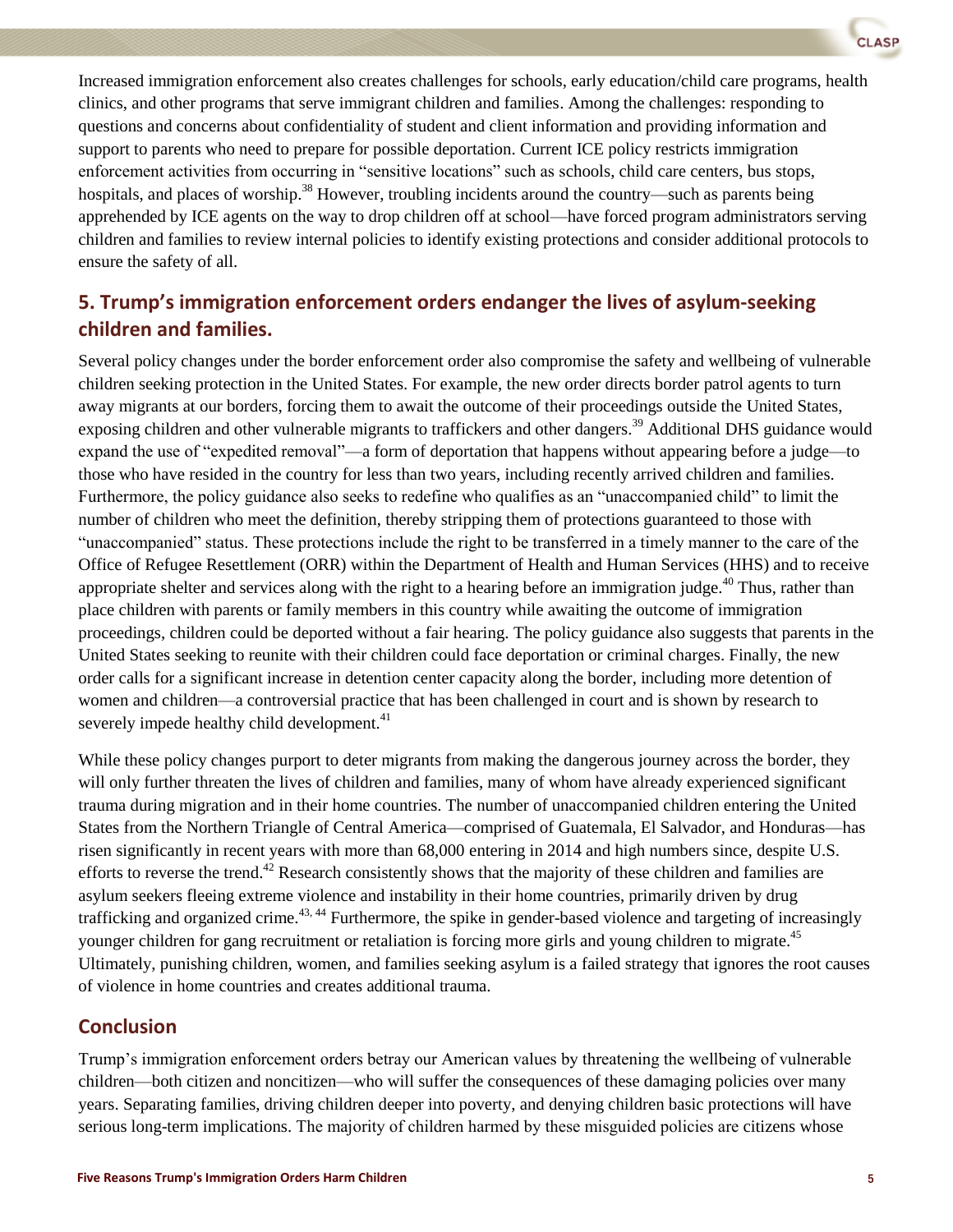health, economic, and educational outcomes are important not only for their individual success but also for the collective economic success of our country. The Trump Administration should reverse course on its destructive immigration agenda and instead work toward promoting policies that will enable all children in America to achieve their full potential.

#### **Endnotes**

l

ac2cf509efe5\_story.html?utm\_term=.0de745827bf9.

```
8 U.S. Citizenship and Immigration Services, "Consideration of Deferred Action for Childhood Arrivals," U.S. Department of 
Homeland Security, 2016, https://www.uscis.gov/humanitarian/consideration-deferred-action-childhood-arrivals-daca.
```
<sup>14</sup> Shonkoff and Phillips, *From Neurons to Neighborhoods*.

<sup>1</sup> Heather Koball. Randy Capps, Sarah Hooker, et al., *Health and Social Service Needs of U.S. Citizen Children with Detained or Deported Immigrant Parents*, MPI, 2015, http://www.migrationpolicy.org/research/health-and-social-service-needs-uscitizen-children-detained-or-deported-immigrant-parents.

 $2$  A mixed-status family includes people with different immigration statuses. Children in mixed-status families are often U.S.born citizens with at least one undocumented parent.

An unaccompanied child is defined as a child with no lawful immigration status in the United States, is under the age of 18, and has no parent or legal guardian in the United States or no parent or legal guardian available to provide care and physical custody in the United States.

<sup>&</sup>lt;sup>3</sup> The White House Office of the Press Secretary, "Executive Order: Enhancing Public Safety in the Interior of the United States," 2017, https://www.whitehouse.gov/the-press-office/2017/01/25/presidential-executive-order-enhancing-public-safetyinterior-united.

<sup>4</sup> The White House Office of the Press Secretary, "Executive Order: Border Security and Immigration Enforcement Improvements," 2017, https://www.whitehouse.gov/the-press-office/2017/01/25/executive-order-border-security-andimmigration-enforcement-improvements.

<sup>5</sup> U.S. Immigration and Customs Enforcement, *Parental Interests Directive Factsheet*, 2013,

[https://www.ice.gov/doclib/about/offices/ero/pdf/parentalInterestsFactsheet.pdf.](https://www.ice.gov/doclib/about/offices/ero/pdf/parentalInterestsFactsheet.pdf) 

<sup>6</sup> Randy Capps, Michael Fix, and Jie Zong, *A Profile of U.S. Children with Unauthorized Immigrant Parents*, Migration Policy Institute, 2016, [http://www.migrationpolicy.org/research/profile-us-children-unauthorized-immigrant-parents.](http://www.migrationpolicy.org/research/profile-us-children-unauthorized-immigrant-parents)

 $^7$  Lisa Rein, Abigail Hauslohner, Sandhya Somashekhar, "Federal Agents Conduct Immigration Raids in At Least Six States," Washington Post, 2017, https://www.washingtonpost.com/national/federal-agents-conduct-sweeping-immigrationenforcement-raids-in-at-least-6-states/2017/02/10/4b9f443a-efc8-11e6-b4ff-

<sup>9</sup> Christine Hauser, "A Young Immigrant Spoke Out About Her Deportation Fears. Then She Was Detained," The New York Times, 2017, https://www.nytimes.com/2017/03/02/us/immigrant-daca-detained.html.

<sup>10</sup> Jack Shonkoff and Deborah Phillips, *From Neurons to Neighborhoods: The Science of Early Childhood Development*, Committee on Integrating the Science of Early Childhood Development, National Research Council and Institute of Medicine, 2000.

<sup>11</sup> Victoria Kline, *Where Do We Go From Here?,* Instituto para las Mujeres en la Migración, (IMUMI), 2013, [http://uf.imumi.org/recursos/where\\_challenges.pdf.](http://uf.imumi.org/recursos/where_challenges.pdf) 

<sup>&</sup>lt;sup>12</sup> Randy Capps, Heather Koball, Andrea Campetella, et al., *Implications of Immigration Enforcement Activities for the Well-Being of Children in Immigrant Families: A Review of the Literature*, MPI, 2013,

http://www.migrationpolicy.org/research/implications-immigration-enforcement-activities-well-being-children-immigrantfamilies.

 $13$  For example, in 2013 ICE introduced the parental interest directive, a policy that creates additional protections for detained and deported parents and legal guardians and increases coordination between immigration enforcement and local child welfare agencies. For more information, see [https://www.ice.gov/parental-interest.](https://www.ice.gov/parental-interest)

<sup>15</sup> Hirokazu Yoshikawa, *Immigrants Raising Citizens: Undocumented Parents and Their Young Children*, 2011.

<sup>16</sup> Jack P. Shonkoff, Andrew S. Garner, et al. "The Lifelong Effects of Early Childhood Adversity and Toxic Stress," *Pediatrics*  129, (2012).

<sup>17</sup> Ajay Chaudry, Randy Capps, Juan Manuel Pedroza, et al., *Facing our Future: Children in the Aftermath of Immigration Enforcement*, The Urban Institute, 2010, [http://www.urban.org/sites/default/files/publication/28331/412020-Facing-Our-](http://www.urban.org/sites/default/files/publication/28331/412020-Facing-Our-Future.PDF)[Future.PDF.](http://www.urban.org/sites/default/files/publication/28331/412020-Facing-Our-Future.PDF)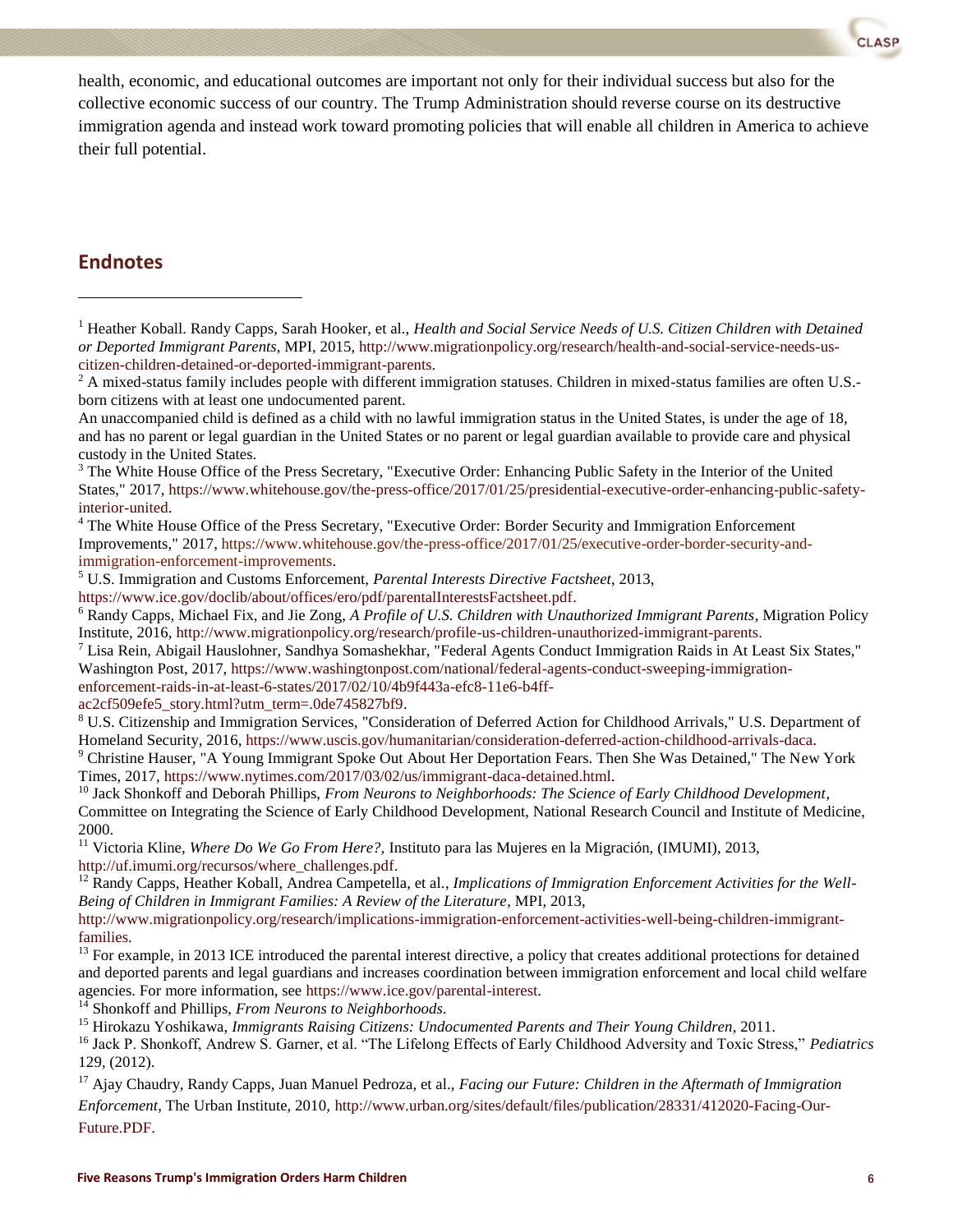<sup>18</sup> Chaudry, Capps, Pedroza, et al., *Facing our Future*.

l

<sup>19</sup> Randy Capps, Rosa Maria Castañeda, Ajay Chaudry, *Paying the Price: The Impact of Immigration Raids on America's Children*, The Urban Institute, 2007, [http://www.urban.org/sites/default/files/publication/46811/411566-Paying-the-Price-The-](http://www.urban.org/sites/default/files/publication/46811/411566-Paying-the-Price-The-Impact-of-Immigration-Raids-on-America-s-Children.PDF)[Impact-of-Immigration-Raids-on-America-s-Children.PDF.](http://www.urban.org/sites/default/files/publication/46811/411566-Paying-the-Price-The-Impact-of-Immigration-Raids-on-America-s-Children.PDF)

<sup>20</sup> Joanna Dreby, How Today's Immigration Enforcement Policies Impact Children, Families, and Communities, Center for American Progress, 2012, [https://www.americanprogress.org/issues/immigration/reports/2012/08/20/27082/how-todays](https://www.americanprogress.org/issues/immigration/reports/2012/08/20/27082/how-todays-immigration-enforcement-policies-impact-children-families-and-communities/)[immigration-enforcement-policies-impact-children-families-and-communities/.](https://www.americanprogress.org/issues/immigration/reports/2012/08/20/27082/how-todays-immigration-enforcement-policies-impact-children-families-and-communities/)

<sup>21</sup> Sara Satinsky, Alice Hu, Jonathan Heller, et al., *Family Unity, Family Health: How Family Focused Immigration Reform Will Mean Better Health for Children and Families*, Human Impact Partners, 2013, [http://www.familyunityfamilyhealth.org/.](http://www.familyunityfamilyhealth.org/)

<sup>22</sup> Satinsky, Hu, Heller, et al., *Family Unity*.

<sup>23</sup> Roberto Gonzalez, *Lives in Limbo: Undocumented and Coming of Age in America*, 2015.

<sup>24</sup> Koball, Capps, Hooker, et al., *Health and Social Service Needs*.

<sup>25</sup> Capps, Fix, and Zong, *A Profile of U.S. Children.*

<sup>26</sup>Randy Capps, Heather Koball, James D. Bachmeier, et al., *Deferred Action for Unauthorized Immigrant Parents: Analysis of DAPA's Potential Effects on Families and Children*, MPI, 2016,

[http://www.migrationpolicy.org/research/deferred-action-unauthorized-immigrant-parents-analysis-dapas-potential-effects](http://www.migrationpolicy.org/research/deferred-action-unauthorized-immigrant-parents-analysis-dapas-potential-effects-families)[families.](http://www.migrationpolicy.org/research/deferred-action-unauthorized-immigrant-parents-analysis-dapas-potential-effects-families) 

<sup>27</sup> Chaudry, Capps, Pedroza, et al., *Facing Our Future*.

<sup>28</sup> Greg J. Duncan and Katherine MaGnuson, *The Long Reach of Early Childhood Poverty*, Stanford University, 2011, http://www.stanford.edu/group/scspi/\_media/pdf/pathways/winter\_2011/PathwaysWinter11\_Duncan.pdf; and Ratcliffe and McKernan, *Child Poverty and Its Lasting Consequence.*

<sup>29</sup> Mary Waters and Marisa Gerstein, *Integrating Immigrants into the United States: Americans All*, 2015; and Elizabeth Lower-Basch and Stephanie Schmit, *TANF and the First Year of Life: Making a Difference at a Pivotal Moment*, CLASP, 2015, http://www.clasp.org/resources-and-publications/body/TANF-and-the-First-Year-of-Life\_Making-a-Difference-at-a-Pivotal-Moment.pdf.

<sup>30</sup> Caroline Ratcliffe and Signe-Mary McKernan, *Child Poverty and Its Lasting Consequence*, Urban Institute, 2012, http://www.urban.org/UploadedPDF/412659-Child-Poverty-and-ItsLasting-Consequence-Paper.pdf.

<sup>31</sup> Gabe Ortiz, "2,000 Terrified Children Skip School Following an ICE raid in New Mexico", Daily Kos, 2017, [http://www.dailykos.com/story/2017/3/23/1646556/-2-000-terrified-children-skip-school-following-an-ICE-raid-in-New-](http://www.dailykos.com/story/2017/3/23/1646556/-2-000-terrified-children-skip-school-following-an-ICE-raid-in-New-Mexico?utm_content=bufferc60b5&utm_medium=social&utm_source=twitter.com&utm_campaign=buffer)[Mexico?utm\\_content=bufferc60b5&utm\\_medium=social&utm\\_source=twitter.com&utm\\_campaign=buffer.](http://www.dailykos.com/story/2017/3/23/1646556/-2-000-terrified-children-skip-school-following-an-ICE-raid-in-New-Mexico?utm_content=bufferc60b5&utm_medium=social&utm_source=twitter.com&utm_campaign=buffer) <sup>32</sup> Satinsky, Hu, Heller, et al., *Family Unity.*

<sup>33</sup> Krista Perreira, Roberto Crosnoe, Karina Fortuny, et al. "Barriers to Immigrants' Access to Health and Human Service Programs." ASPE research brief. U.S. Department of Health and Human Services, Assistance Secretary for Planning and Evaluation[, https://aspe.hhs.gov/basic-report/barriers-immigrants-access-health-and-human-services-programs.](https://aspe.hhs.gov/basic-report/barriers-immigrants-access-health-and-human-services-programs)

<sup>34</sup> Koball, Capps, Hooker, et al., *Health and Social Service Needs*.

<sup>35</sup> The White House Office of the Press Secretary, "Executive Order: Enhancing Public Safety in the Interior of the United States."

<sup>36</sup> A leaked draft executive order entitled "Executive Order on Protecting Taxpayer Resources by Ensuring Our Immigration Laws Promote Accountability and Responsibility" would seek to rewrite long-standing immigration laws related to who is considered a "public charge" for immigration purposes as well as rules regarding immigrant eligibility for public benefits. This order has not been released, and its release is uncertain. To learn more, please see this CLASP commentary: [http://washingtonmonthly.com/2017/03/08/why-president-trumps-leaked-immigration-order-is-a-threat-to-us-all/.](http://washingtonmonthly.com/2017/03/08/why-president-trumps-leaked-immigration-order-is-a-threat-to-us-all/)

<sup>37</sup> Wendy Cervantes, "Why President Trump's Leaked Immigration Order is a Threat to Us All," Washington Monthly, 2017, http://washingtonmonthly.com/2017/03/08/why-president-trumps-leaked-immigration-order-is-a-threat-to-us-all.

<sup>38</sup> Wendy Cervantes, "Safe Spaces in Early Childhood: New Resources to Support Children in Immigrant Families," CLASP, 2017[, http://www.clasp.org/issues/child-care-and-early-education/in-focus/safe-spaces-in-early-childhood.](http://www.clasp.org/issues/child-care-and-early-education/in-focus/safe-spaces-in-early-childhood)

<sup>39</sup> Katharina Obser, 10 Things to Know about How Trump's Executive Order will Harm Women and Children Seeking Protection, Women's Refugee Commission, 2017, [https://www.womensrefugeecommission.org/rights/gbv/resources/1422-10](https://www.womensrefugeecommission.org/rights/gbv/resources/1422-10-things-to-know-about-how-trump-s-executive-order-will-harm-women-children-seeking-protection) [things-to-know-about-how-trump-s-executive-order-will-harm-women-children-seeking-protection.](https://www.womensrefugeecommission.org/rights/gbv/resources/1422-10-things-to-know-about-how-trump-s-executive-order-will-harm-women-children-seeking-protection)

<sup>40</sup> Faye Hipsman and Doris Meissner, *Trump Executive Order and DHS Implementation Memory on Border Enforcement: A Brief Review*, MPI, 2017[, http://www.migrationpolicy.org/research/trump-executive-order-and-dhs-implementation-memo](http://www.migrationpolicy.org/research/trump-executive-order-and-dhs-implementation-memo-border-enforcement-brief-review)[border-enforcement-brief-review.](http://www.migrationpolicy.org/research/trump-executive-order-and-dhs-implementation-memo-border-enforcement-brief-review) 

<sup>41</sup> Lutheran Immigration Refugee Service and the Women's Refugee Commission, *Locking Up Family Values, Again*, 2014, [http://lirs.org/wp-content/uploads/2014/11/LIRSWRC\\_LockingUpFamilyValuesAgain\\_Report\\_141114.pdf.](http://lirs.org/wp-content/uploads/2014/11/LIRSWRC_LockingUpFamilyValuesAgain_Report_141114.pdf)

<sup>42</sup> Marc Rosenblum, *Unaccompanied Child Migration the United States: The Tension Between Protection and Prevention*, MPI, 2015[, http://www.migrationpolicy.org/research/unaccompanied-child-migration-united-states-tension-between-protection-and](http://www.migrationpolicy.org/research/unaccompanied-child-migration-united-states-tension-between-protection-and-prevention)[prevention.](http://www.migrationpolicy.org/research/unaccompanied-child-migration-united-states-tension-between-protection-and-prevention)

<sup>43</sup> The United Nations High Commissioner for Refugees Regional Office, *Children on The Run*, The UN Refugee Agency,